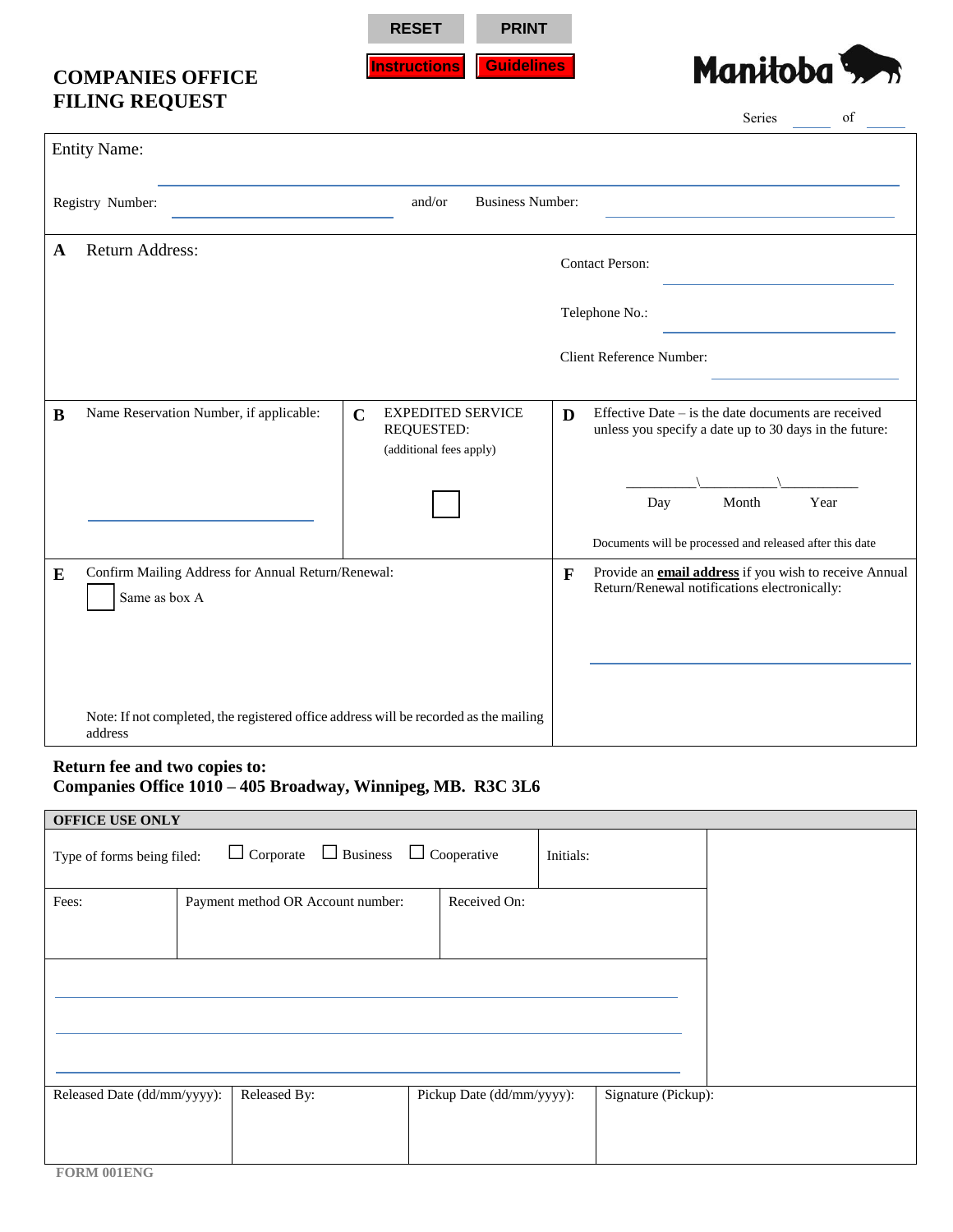## **ARTICLES OF INCORPORATION (share capital)** The Corporations Act



1. Name of Corporation

2. The address in full of the registered office (include postal code)

3. Number (or minimum and maximum number) of directors

## 4. First directors

| Name in full<br>Given Name(s) / Surname (Last Name) | Address in full (include postal code) |
|-----------------------------------------------------|---------------------------------------|
|                                                     |                                       |
|                                                     |                                       |
|                                                     |                                       |
|                                                     |                                       |
|                                                     |                                       |
|                                                     |                                       |

5. The classes and any maximum number of shares that the corporation is authorized to issue

An unlimited number of Common Shares may be issued for an unlimited maximum consideration.

Other (please specify)

| The rights, privileges, restrictions and conditions attaching to the shares, if any<br>6.                                                                                                                                                                                                                                                                     |
|---------------------------------------------------------------------------------------------------------------------------------------------------------------------------------------------------------------------------------------------------------------------------------------------------------------------------------------------------------------|
| Not Applicable                                                                                                                                                                                                                                                                                                                                                |
| Each Common Share of the corporation entitles the holder thereof:<br>To vote at all meetings of shareholders except meetings at which only holders of a specified class of shares are<br>a)<br>entitled to vote;<br>To receive any dividend declared by the corporation;<br>b)<br>To receive the remaining property of the corporation upon dissolution<br>C) |
| Other (please specify)                                                                                                                                                                                                                                                                                                                                        |